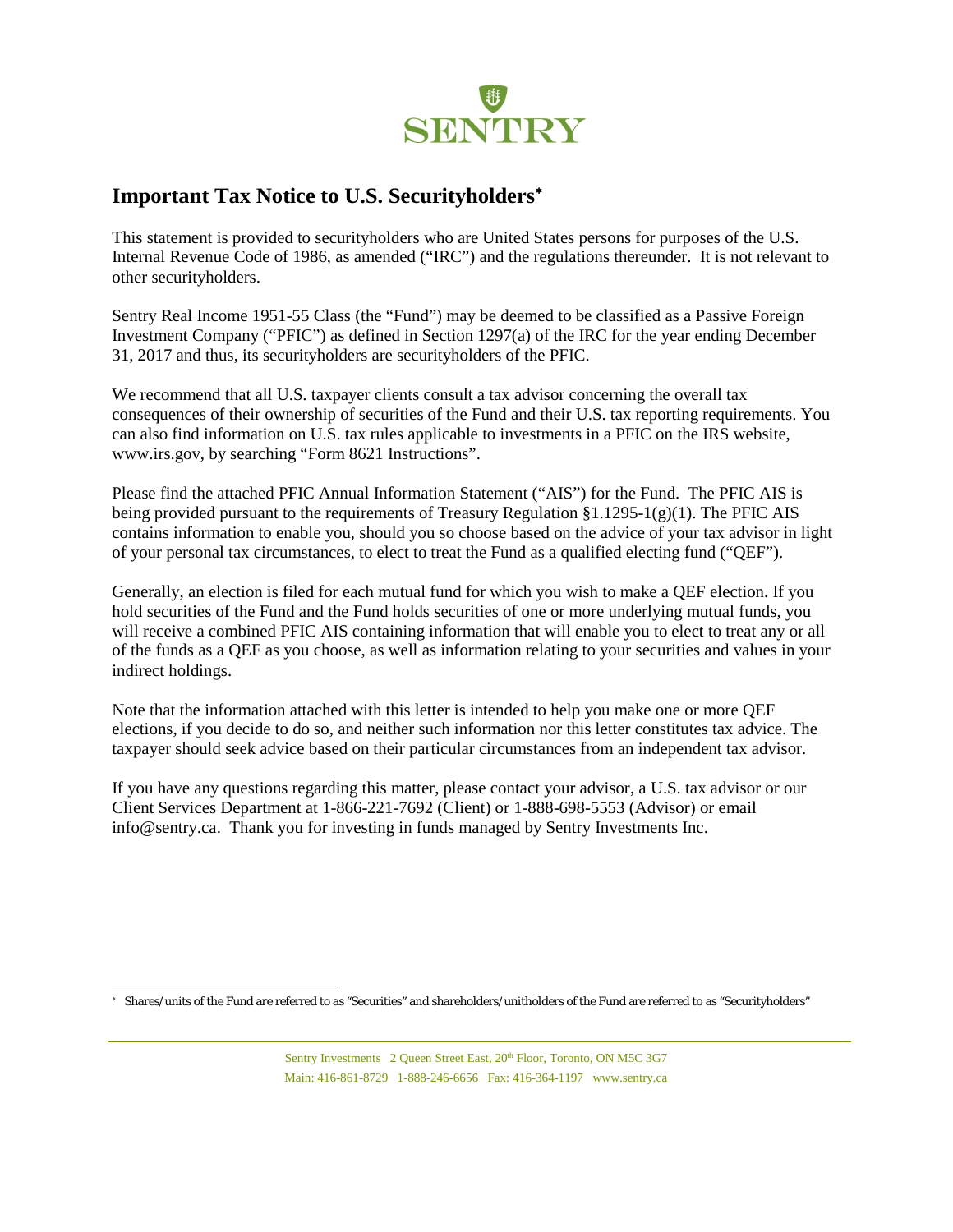

## **Sentry Real Income 1951-55 Class PFIC Annual Information Statement For the Year Ending December 31, 2017**

1) This Information Statement applies to the taxable year of the Fund for the year beginning on January 1, 2017 and ending on December 31, 2017.

2) Your pro-rata per share amounts of ordinary earnings and net capital gains for each Series of the Fund for the period specified in paragraph (1) are as follows:

| <b>Series</b> | <b>Ordinary Earnings (US\$)</b> | <b>Net Capital Gains (US\$)</b> |
|---------------|---------------------------------|---------------------------------|
| Series A      | \$0.36075                       | \$0.03955                       |
| Series F      | \$0.36075                       | \$0.03955                       |
| Series O      | \$0.37660                       | \$0.04394                       |

To determine your pro-rata share of the amounts above, multiply the amounts by the number of securities of each Series you held during the year.

- i. If you owned the same number of securities from January 1, 2017 through December 31, 2017, multiply the number of such securities by the amounts above.
- ii. If you did not own the same number of securities from January 1, 2017 through December 31, 2017, multiply the number of securities you owned by the amounts above as well as by the number of days the securities were held in 2017 and divide the result by 365.

*Example 1: On January 1, 2017, you acquired 10,000 units of Series A which earned \$0.36075 ordinary earnings per unit and \$0.03955 net capital gains per unit, and held them throughout the year. Your pro-rata share of Series A's ordinary earnings and net capital gains would be US\$3,607.50 (i.e., 10,000 units x \$0.36075) and US\$395.50 (i.e., 10,000 units x \$0.03955) respectively.*

*Example 2: On July 1, 2017, you acquired 10,000 units of Series F which earned \$0.36075 ordinary earnings per unit, and \$0.03955 net capital gains per unit, and held them throughout the remainder of the year (184 days). Your pro rata share of Series F's ordinary earnings and net capital gains per unit would be US\$1,818.58 (i.e., 10,000 units x \$0.36075 x 184/365) and US\$199.38 (i.e., 10,000 units x \$0.03955 x 184/365) respectively.*

*Example 3: On August 1, 2017, you acquired another 2,000 units of Series A in addition to the 10,000 units in example 1 and held 12,000 units for the remainder of the year, (153 days). Your total pro-rata share of Series A's ordinary earnings would be US\$3,909.94 (\$3,607.50 + (2,000 units x \$0.36075 x 153/365)). Your total pro-rata share of Series A's net capital gains would be US\$428.66 (\$395.50 + (2,000 units x \$0.03955 x 153/365)).*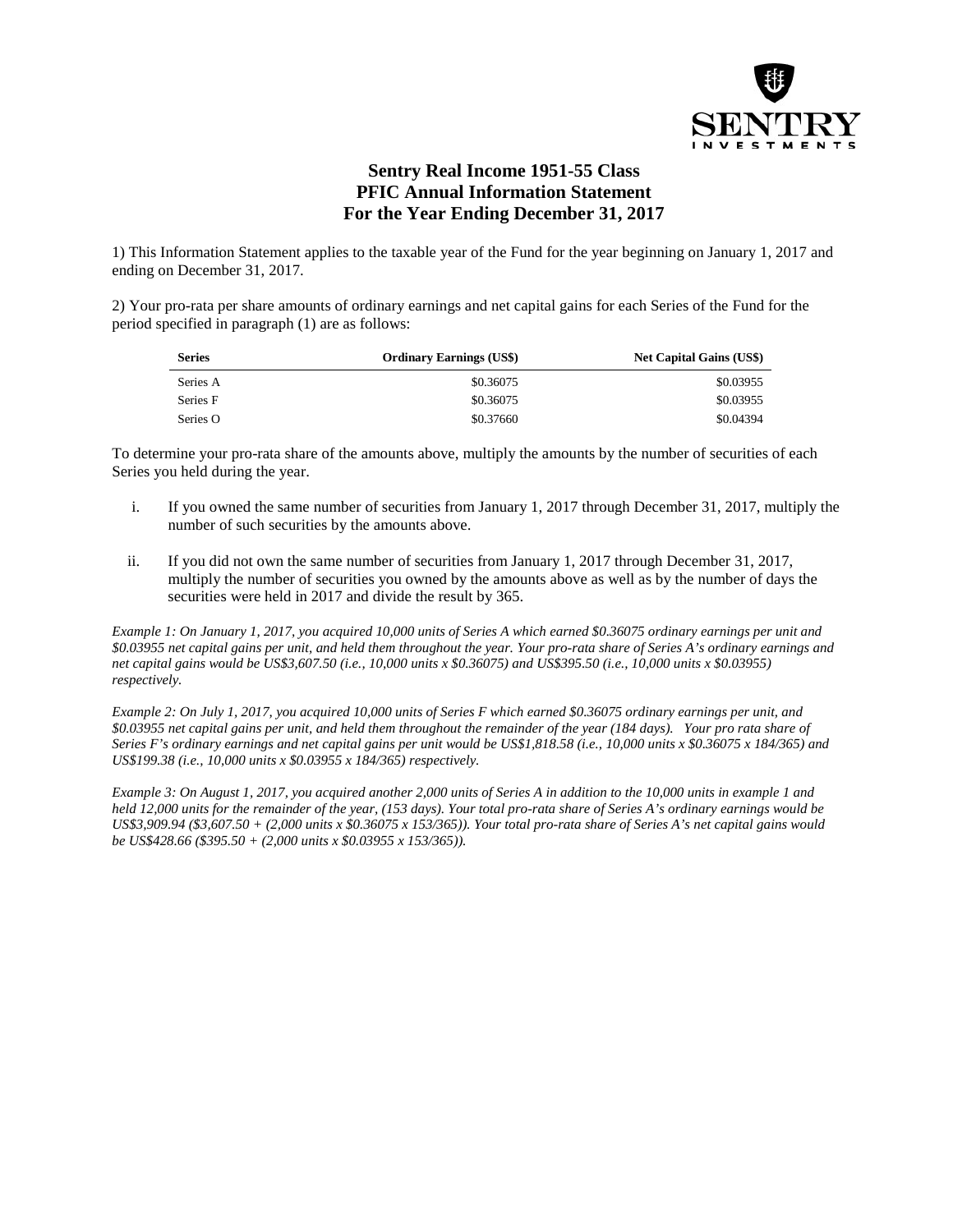

3) Your pro-rata share of cash distributions<sup>[1](#page-2-0)</sup> and property distributions for each Series of the Fund for the period specified in paragraph  $(1)$  are as follows:<sup>[2](#page-2-1)</sup>

| <b>Series</b> | <b>Property Distributions (US\$)</b> | <b>Cash Distributions (US\$)</b> |
|---------------|--------------------------------------|----------------------------------|
| Series A      | \$0,00000                            | \$0,00000                        |
| Series F      | \$0,00000                            | \$0,00000                        |
| Series O      | \$0,00000                            | \$0,00000                        |

To determine your pro-rata share of the amounts above, multiply the amounts by the number of securities of each Series you held during the year.

- i. If you owned the same number of securities from January 1, 2017 through December 31, 2017, multiply the number of such securities by the amounts above.
- ii. If you did not own same number of securities from January 1, 2017 through December 31, 2017, multiply the number of securities you owned by the amounts above as well by the number of days the securities were held in 2017 and divide the result by 365.
- 4) Please note that for reporting purposes you may need to separately report your pro-rata share of income and pro-rata distribution of cash and property distribution from the Fund and for each underlying fund. Information below is intended to provide this information. Please consult your tax advisor.

Your pro-rata share of ordinary earnings and net capital gains for each Series of the Fund and its underlying funds for the period specified in paragraph (1) are as follows:

|                                                           | <b>Ordinary Earnings (US\$)</b> | <b>Net Capital Gains (US\$)</b> | <b>Year End</b> |
|-----------------------------------------------------------|---------------------------------|---------------------------------|-----------------|
|                                                           |                                 |                                 |                 |
| <b>Series A</b>                                           |                                 |                                 |                 |
| Sentry Real Income 1951-55 Class                          | \$0,00000                       | \$0,00000                       | Dec 31, 2017    |
| Sentry Real Long Term Income Trust-Series Z               | \$0.07523                       | \$0,00000                       | Dec 31, 2017    |
| Sentry Canadian Equity Income Private Trust-Series Z      | \$0.01842                       | \$0.00668                       | Dec 31, 2017    |
| Sentry US Equity Income Private Trust-Series Z            | \$0.04218                       | \$0.02731                       | Dec 31, 2017    |
| Sentry International Equity Income Private Trust-Series Z | \$0.16677                       | \$0,00000                       | Dec 31, 2017    |
| Sentry Global Infrastructure Private Trust-Series Z       | \$0.05198                       | \$0.00491                       | Dec 31, 2017    |
| Sentry Global Real Estate Private Trust-Series Z          | \$0.00617                       | \$0,00065                       | Dec 31, 2017    |
| Sentry Energy Private Trust-Series Z                      | \$0,00000                       | \$0,00000                       | Dec 31, 2017    |
| Sentry Precious Metals Private Trust-Series Z             | \$0,00000                       | \$0,00000                       | Dec 31, 2017    |
|                                                           | \$0.36075                       | \$0.03955                       |                 |

 $\overline{a}$ 

<span id="page-2-0"></span><sup>&</sup>lt;sup>1</sup> Under U.S. tax reporting rules, cash distributions only include distributions denominated in U.S. currency. Distributions denominated in Canadian currency are reported as property distributions.

<span id="page-2-1"></span><sup>&</sup>lt;sup>2</sup> All amounts are reported in U.S. dollars. Distributions represent average distributions that are not reinvested in the fund. If you have elected to reinvest your distributions, the above amount may not be reflective of the actual distribution amount you received during the year. If you have made a QEF election, your basis in your fund securities is based on your investment in the fund before the election, plus your share of ordinary earnings and/or net capital gains less the actual distributions you have received during the year. You should consult your U.S. tax advisor to determine your U.S. tax basis in the fund securities during the year.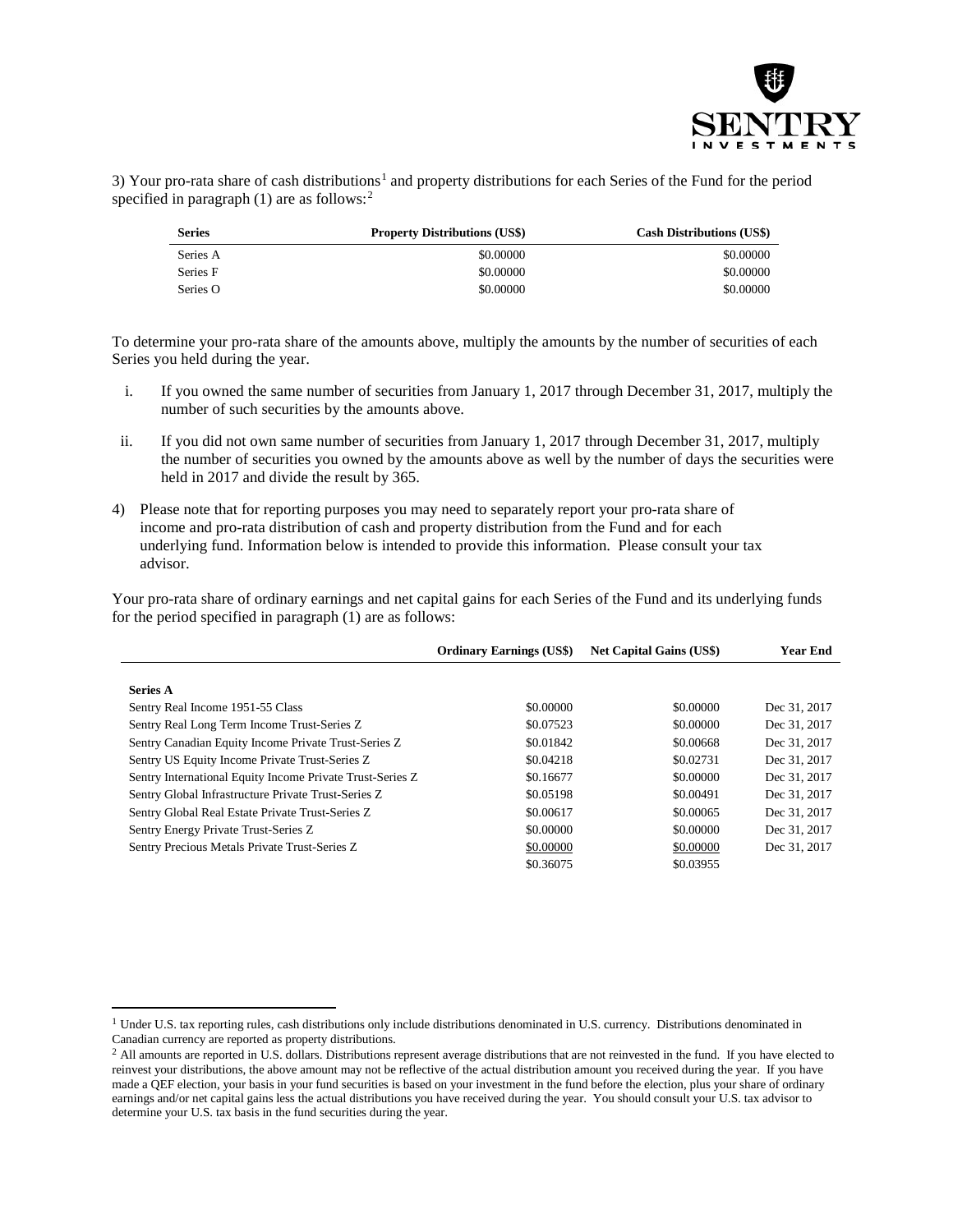

| \$0.00000 | \$0.00000 | Dec 31, 2017 |
|-----------|-----------|--------------|
| \$0.07523 | \$0.00000 | Dec 31, 2017 |
| \$0.01842 | \$0.00668 | Dec 31, 2017 |
| \$0.04218 | \$0.02731 | Dec 31, 2017 |
| \$0.16677 | \$0.00000 | Dec 31, 2017 |
| \$0.05198 | \$0.00491 | Dec 31, 2017 |
| \$0.00617 | \$0.00065 | Dec 31, 2017 |
| \$0.00000 | \$0.00000 | Dec 31, 2017 |
| \$0.00000 | \$0.00000 | Dec 31, 2017 |
| \$0.36075 | \$0.03955 |              |
|           |           |              |
| \$0.01585 | \$0.00439 | Dec 31, 2017 |
| \$0.07523 | \$0.00000 | Dec 31, 2017 |
| \$0.01842 | \$0.00668 | Dec 31, 2017 |
| \$0.04218 | \$0.02731 | Dec 31, 2017 |
| \$0.16677 | \$0.00000 | Dec 31, 2017 |
| \$0.05198 | \$0.00491 | Dec 31, 2017 |
| \$0.00617 | \$0.00065 | Dec 31, 2017 |
| \$0.00000 | \$0.00000 | Dec 31, 2017 |
| \$0.00000 | \$0.00000 | Dec 31, 2017 |
| \$0.37660 | \$0.04394 |              |
|           |           |              |

Your pro-rata share of cash distributions and property distributions received from underlying Funds for each Series of the Funds for the period specified in paragraph (1) are as follows:

|                                                           | <b>Property Distributions (US\$)</b> | <b>Cash Distributions (US\$)</b> |
|-----------------------------------------------------------|--------------------------------------|----------------------------------|
|                                                           |                                      |                                  |
| <b>Series A</b>                                           |                                      |                                  |
| Sentry Real Long Term Income Trust-Series Z               | \$0.11935                            | \$0.00000                        |
| Sentry Canadian Equity Income Private Trust-Series Z      | \$0.01892                            | \$0,00000                        |
| Sentry US Equity Income Private Trust-Series Z            | \$0.05147                            | \$0.00000                        |
| Sentry International Equity Income Private Trust-Series Z | \$0.14542                            | \$0.00000                        |
| Sentry Global Infrastructure Private Trust-Series Z       | \$0.05157                            | \$0.00000                        |
| Sentry Global Real Estate Private Trust-Series Z          | \$0.00784                            | \$0.00000                        |
| Sentry Energy Private Trust-Series Z                      | \$0.00655                            | \$0.00000                        |
| Sentry Precious Metals Private Trust-Series Z             | \$0.00020                            | \$0,00000                        |
| <b>Series F</b>                                           |                                      |                                  |
| Sentry Real Long Term Income Trust-Series Z               | \$0.11935                            | \$0,00000                        |
| Sentry Canadian Equity Income Private Trust-Series Z      | \$0.01892                            | \$0.00000                        |
| Sentry US Equity Income Private Trust-Series Z            | \$0.05147                            | \$0,00000                        |
| Sentry International Equity Income Private Trust-Series Z | \$0.14542                            | \$0.00000                        |
| Sentry Global Infrastructure Private Trust-Series Z       | \$0.05157                            | \$0.00000                        |
| Sentry Global Real Estate Private Trust-Series Z          | \$0.00784                            | \$0.00000                        |
| Sentry Energy Private Trust-Series Z                      | \$0.00655                            | \$0.00000                        |
| Sentry Precious Metals Private Trust-Series Z             | \$0.00020                            | \$0.00000                        |